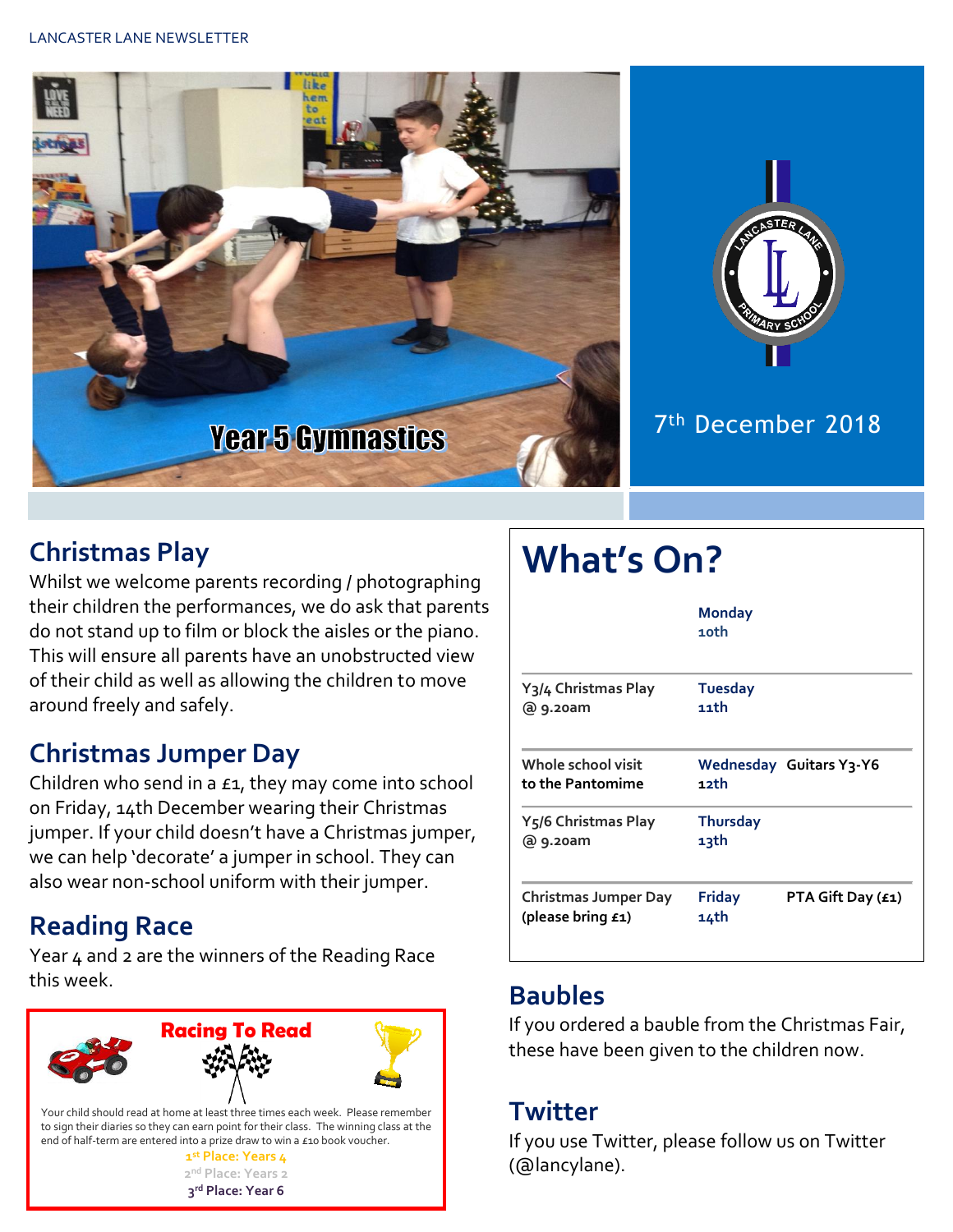#### **Pantomime**

On Wednesday 12<sup>th</sup> December there will be no toast for snack as we will be having an early dinner in order to leave school at 12pm. All children will be receiving an ice cream at the theatre, so please do not send your child with a drink or snack to take to the theatre.

#### **Carol Concert**

If your child attends Singalong Club, please come along to our concert on Friday,  $14^{th}$  December at 9.10am hopefully outside on our stage.

#### **Leyland Day Care Centre**

On Friday, 14<sup>th</sup> December Y6 will walking to the Leyland Day Care to perform their Victorian carols.

#### **Stoppers**

It has been noted that Stoppers payments are not being paid on time. If your account isn't settled by 1.1.19 your child will no longer have a place at Breakfast Club or Stoppers in the new term until the outstanding balance is cleared. You are cordially reminded that fees should be paid within seven days of receipt of the invoice.

#### **Lancashire SEND Partnership**

Read the latest news from across the SEND Partnership: [https://www.lancashire.gov.uk/children-education](https://www.lancashire.gov.uk/children-education-families/special-educational-needs-and-disabilities/shaping-send-together/lancashire-send-partnership/)[families/special-educational-needs-and](https://www.lancashire.gov.uk/children-education-families/special-educational-needs-and-disabilities/shaping-send-together/lancashire-send-partnership/)[disabilities/shaping-send-together/lancashire-send](https://www.lancashire.gov.uk/children-education-families/special-educational-needs-and-disabilities/shaping-send-together/lancashire-send-partnership/)[partnership/](https://www.lancashire.gov.uk/children-education-families/special-educational-needs-and-disabilities/shaping-send-together/lancashire-send-partnership/)

## **Sensory Training**

A training day on sensory processing difficulties for the parents, guardians and carers of young people is being offered on Saturday 26th January 2019, 9.30-4pm at The Space Centre, Pedders Lane, Preston PR2 2TH. Tickets £22.50 sold by Eventbrite (Further information on Facebook page). The training will provide you with an understanding of sensory processing difficulties and how they can affect a young person's ability to successfully access learning, play and social situations in the home and school environments. Further to this you will explore practical intervention strategies (eg sensory diets) and how these may best be used to achieve positive outcomes.



KS<sub>1</sub> Boccia and Kurling Competition



Winter Craft session



KS<sub>2</sub> Boccia and Kurling Competition